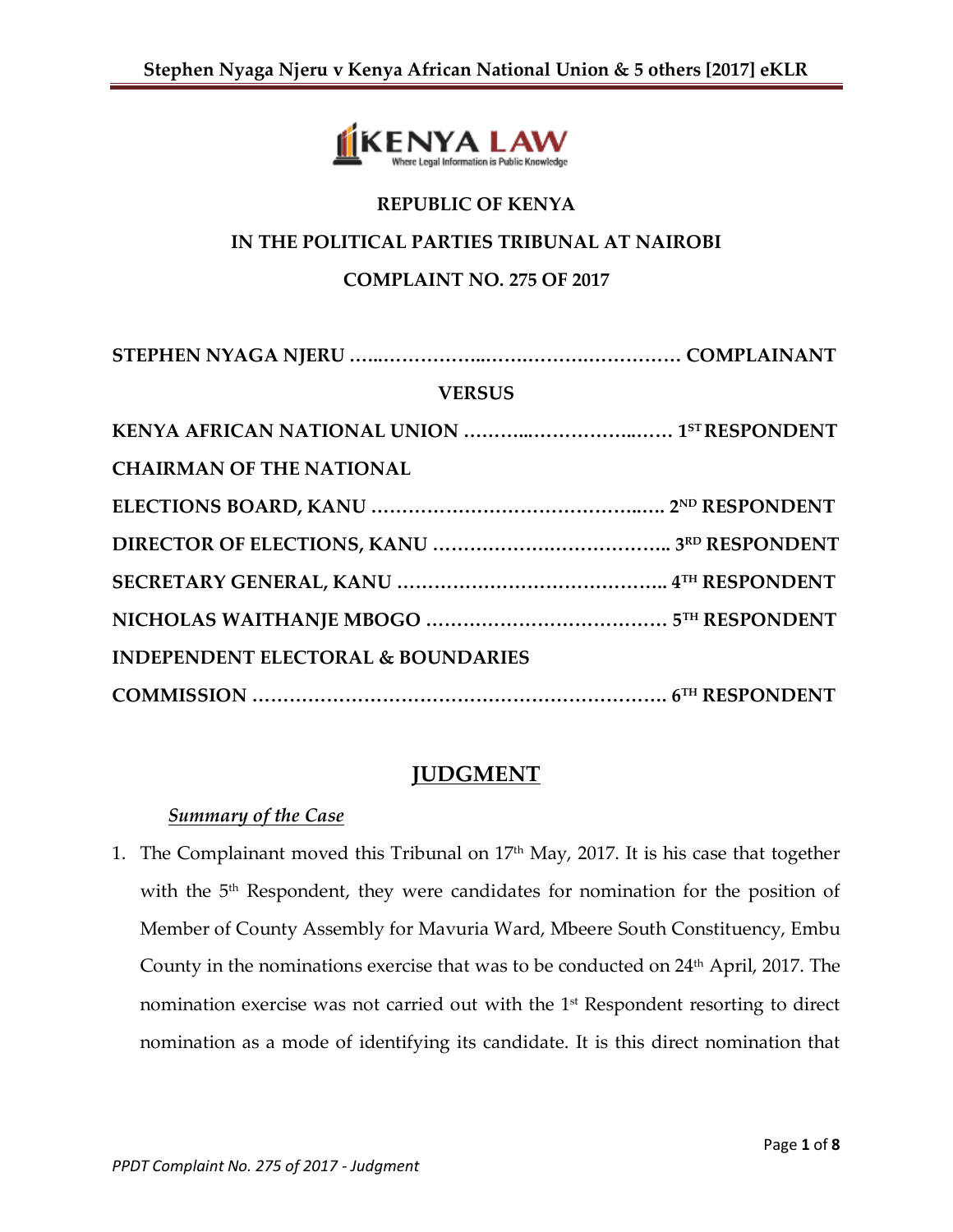forms the crux of this matter at both the Complainant and the 5<sup>th</sup> Respondent at one point avers to have been issued with nomination certificates.

#### *Submissions*

- 2. The Complainant submitted that on  $19<sup>th</sup>$  April, 2017 he wrote to the  $2<sup>nd</sup>$ Respondent, NEB, enquiring on the details of the nomination process that was scheduled for the  $24<sup>th</sup>$  April, 2017. He was told to contact the  $5<sup>th</sup>$  Respondent to organize for a consensus meeting with the NEB. They agreed to meet on  $25<sup>th</sup>$ April, 2017 at the NEB office but on that day, the  $5<sup>th</sup>$  Respondent did not show up. That the 2<sup>nd</sup> Respondent, Chairperson of the NEB, asked the Complainant to go back on 28th day of April, 2017. It is his case that thereafter; he was called to go collect his nomination certificate at the  $1<sup>st</sup>$  Respondent's Headquarters at Hurlingham, and attaches the same to his affidavit. That on  $9<sup>th</sup>$  May, 2017 he received a message from 3rd Respondent, Director of Elections, asking him to confirm his proposer and seconder and confirm he has sent his photo by Wednesday 10<sup>th</sup> May 2017, to which he complied.
- 3. The Complainant submitted that on  $11<sup>th</sup>$  May 2017, he received a message from 3 rd Respondent informing him that party nomination for Mavuria Ward would be on 13th May, 2017 as per the order of 1st Respondent's Election Tribunal. He argued that he had not appeared before the Elections Tribunal before. That later in the evening, he was called and informed that the  $5^{\rm th}$  Respondent had lodged a  $\,$ complaint with the Elections Tribunal. He appeared before it and gave his story.
- 4. The Elections Tribunal said that the matter was beyond them and referred both of them to the 3rd Respondent, Director of Elections, Mr. Khan, who advised them to engage in consensus. That on 15<sup>th</sup> May, 2017 the two met before the NEB where they were informed that the nomination certificate will been issued to the 5 th Respondent. It is the Complainant's case that this was done without adhering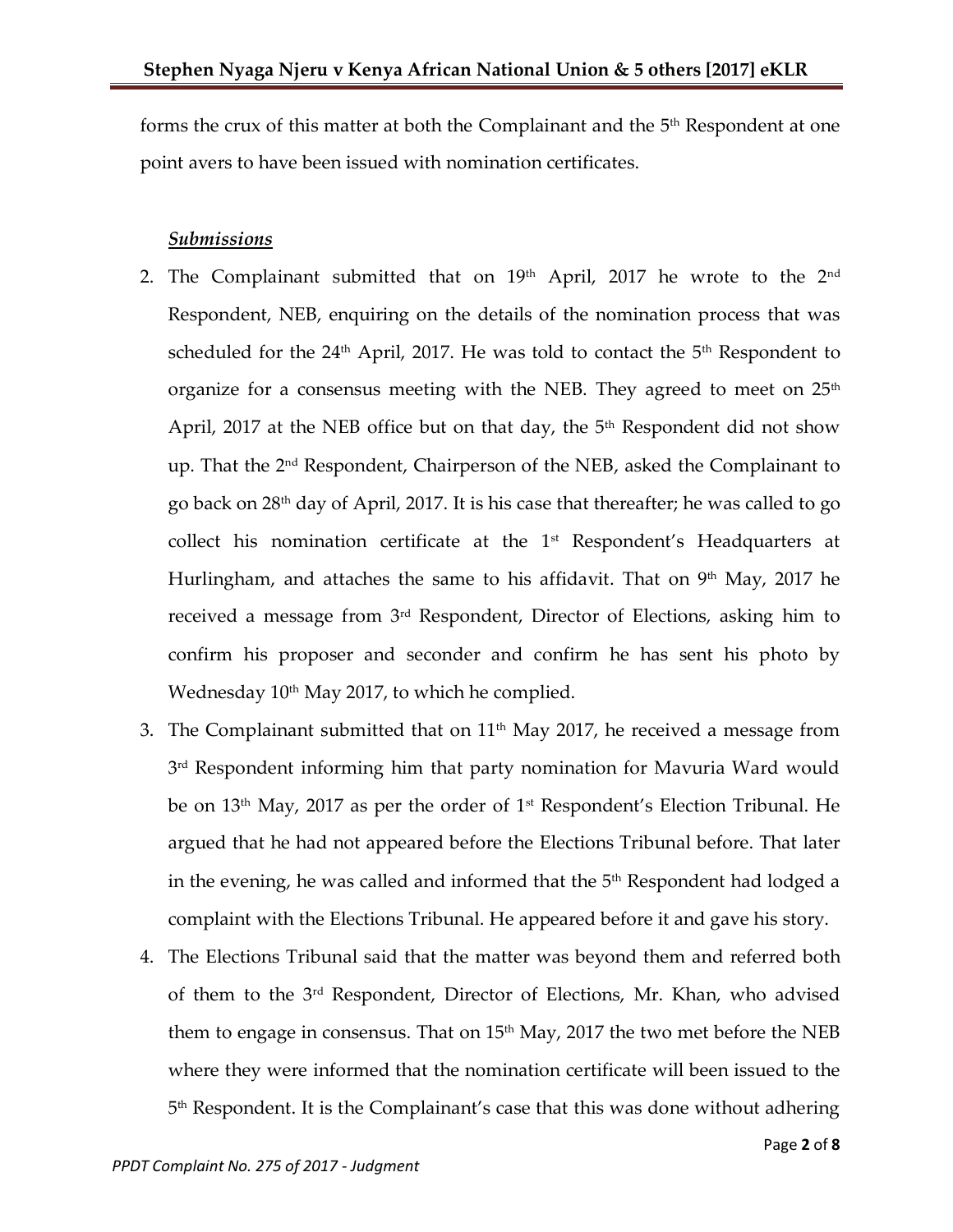to Article 50 of the Constitution. That he was told not to question the decision and that the decision was done late such that the Complainant could not seek independent candidature, hence he suspects foul play.

- 5. Aggrieved he filed this complaint seeking the following orders:
	- *(a) A permanent injunction to restrain the Kenya African National Union from issuing a Nomination Certificate to Nicholas Waithanje Mbogo or presenting any such certificate or name to the Independent Electoral and Boundaries Commission of Kenya as the candidate for the position of Member of County Assembly for Mavuria Ward, Mbeere South Constituency, Embu County.*
	- *(b) A declaration and/or order that the decision of the 1st Respondent's National Elections Board to issue the 5th Respondent a nomination certificate despite one already having been given to the Complainant/Claimant be declared null and void and the same cancelled.*
	- *(c) A mandatory permanent injunction directed at the 1st Respondent to issue a Nomination Certificate to the claimant.*
	- *(d) A declaration and/or order that the actions of the 5th Respondent amount to commission of election offences and he be barred from participating in any elections for gross violation of the Elections Act.*
	- *(e) An order of stay of execution of and or setting aside the decision of the 1 st Respondent's National Elections Board to issue the 5th Respondent a nomination certificate despite one already having been given to the Complainant/claimant.*
- 6. The 1 st Respondent, KANU, filed a replying affidavit deposed by Edward Kivuvani, the Chairman of its NEB. He deposed that there was no official communication that nominations were to be held on  $24<sup>th</sup>$  April, 2017. It was his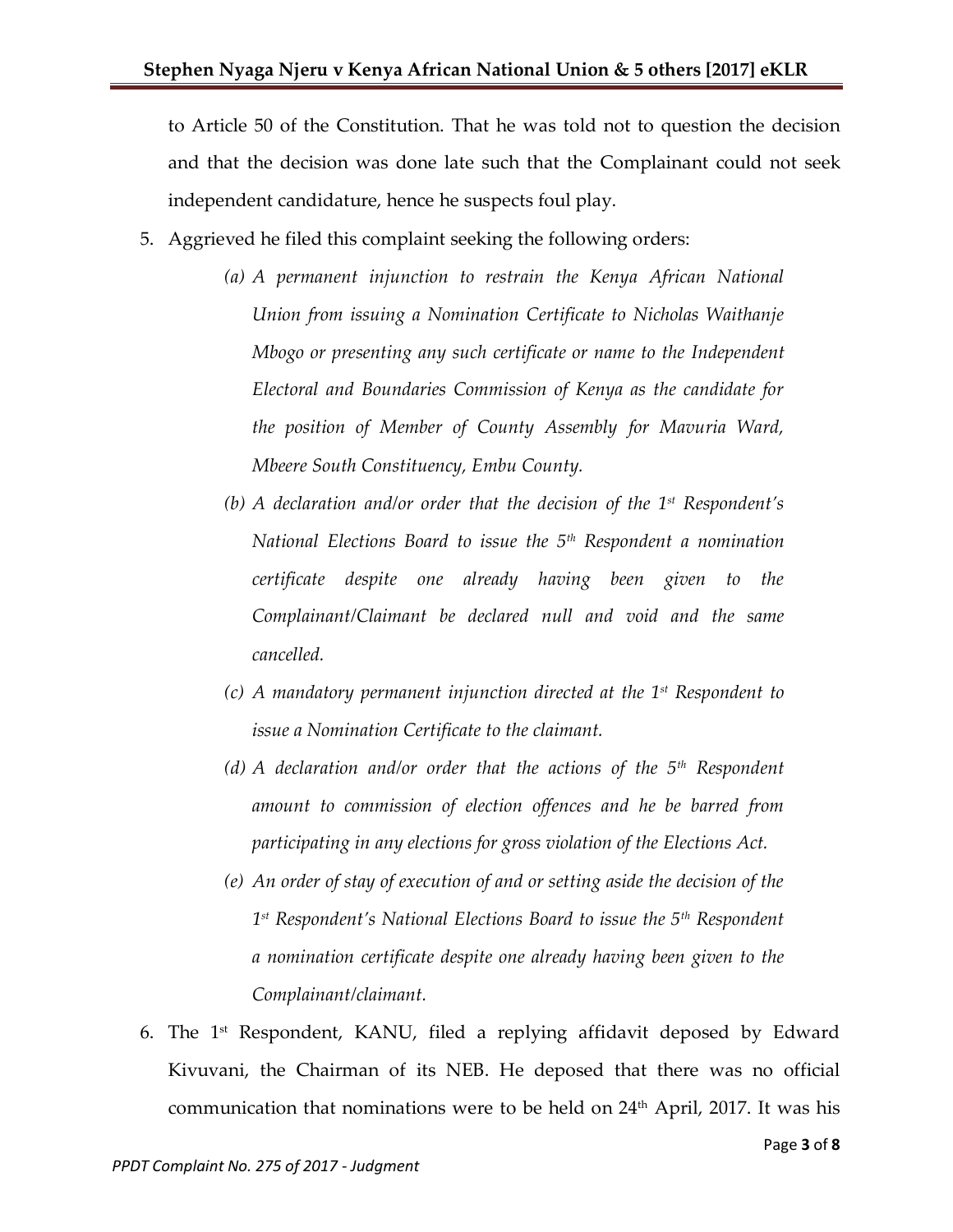disposition that NEB did not in any way breach the KANU constitution or any proviso therein. That article 24(9) of the KANU constitution and Part 5, Paragraph 6 of the Nomination Rules (Amended 2017) provides: *The National Executive Council shall reserve the right to nominate a candidate directly. PROVIDED direct nomination shall not be applicable where a nomination by voting has taken place."*

- 7. It was submitted that it remains the reserve of the Party to directly nominate candidates to a position. That the Complainant was given notice that the certificate will be given to the  $5<sup>th</sup>$  Respondent and it was regularly and properly issued. That the Complainant has not demonstrated how his fundamental rights have been violated by Respondents who exercised a power and mandate prescribed by its constitutional provisions and nomination rules.
- 8. The 5<sup>th</sup> Respondent filed a Replying affidavit on 23<sup>rd</sup> May, 2017. He deposes that KANU decided not to conduct nomination in Mavuria Ward and the decision was communicated to all its members including the applicant. He submits that he only contacted the applicant after being informed by a member of the NEB that they, him and complainant, need to reach consensus. That subsequently, they agreed to meet on  $25<sup>th</sup>$  May 2017 at 11.30 a.m but he waited until 12.30 and was advised by NEB to leave. That finally, all met on  $13<sup>th</sup>$  May 2017, where the Election Tribunal told them to appear before NEB which they did.
- 9. He submits that before the NEB, the Chairman Mr. Edward Kivuvani and Mr. Khan Director of Elections, whereby it was agreed by all parties present including the Claimant unanimously that they will abide by the decision of the NEB. That was on  $15<sup>th</sup>$  May, 2017 and NEB ruled that he be given a nomination certificate. That the Nomination Rules allows NEB to directly nominate a candidate. That Article 24(9) of the Party's constitution is clear that the  $2<sup>nd</sup>$  and  $3<sup>rd</sup>$ respondents have liberty to issue a direct nomination where it deems fit. Hence, they acted within the powers.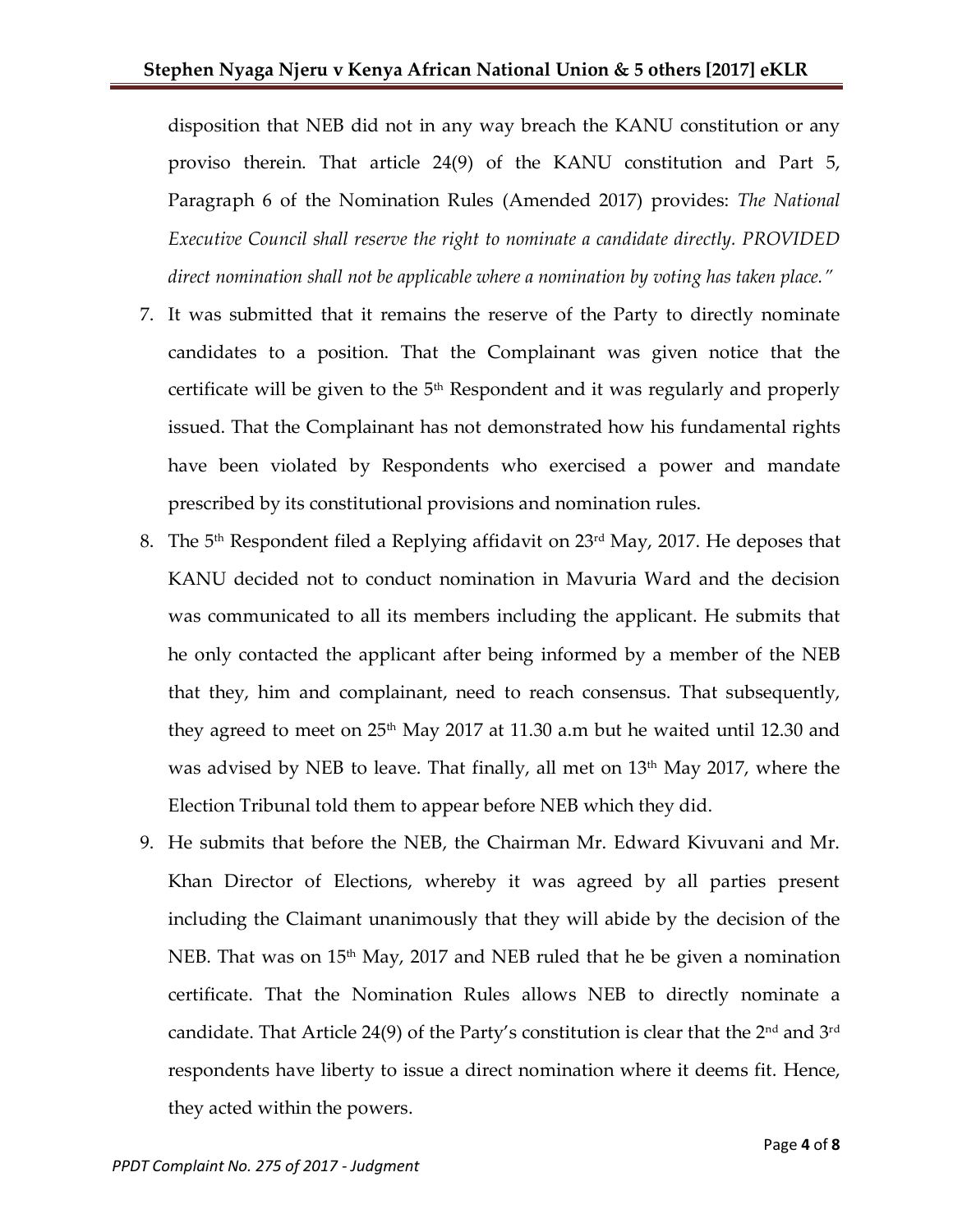10. He urged that it was agreed that where consensus was not to be reached, the matter was to be left to the  $2<sup>nd</sup>$  Respondent to make a decision which all parties were to abide by.

#### *Issue for determination*

- 11. The single issue for determination is:
	- *(i) Who is entitled to the nomination certificate for KANU Party, Member County Assembly, Mavuria Ward, Mbeere South Constituency?*

#### *Determination*

- 12. It is common ground that there were no nomination primaries that were done for the position of Member of County Assembly, Mavuria Ward, Mbeere South Constituency. Hence in this matter we are not called upon to determine whether or not an election was free or fair or marred by irregularities. All parties also agree that under the Party's constitution and Nomination Rules, the NEB has the power to directly nominate a candidate. The point of departure is how that power of directly nominated was exercised. While the Complainant is aggrieved that the same was exercised capriciously so as to deny him the nomination certificate, the 5<sup>th</sup> Respondent and the other parties are in agreement that the discretion was exercised in accordance with the Party's constitution and Rules.
- 13. We have severally stated that this Tribunal wills not interfere with the internal operations of political parties especially where they are done in accordance with the Rules of the particular party. Hence, to the extent that direct nomination is provided for in the Party rules, the same cannot be illegal. However it is the mandate of this Tribunal to ensure cohesion within political parties and aid promote internal democracy.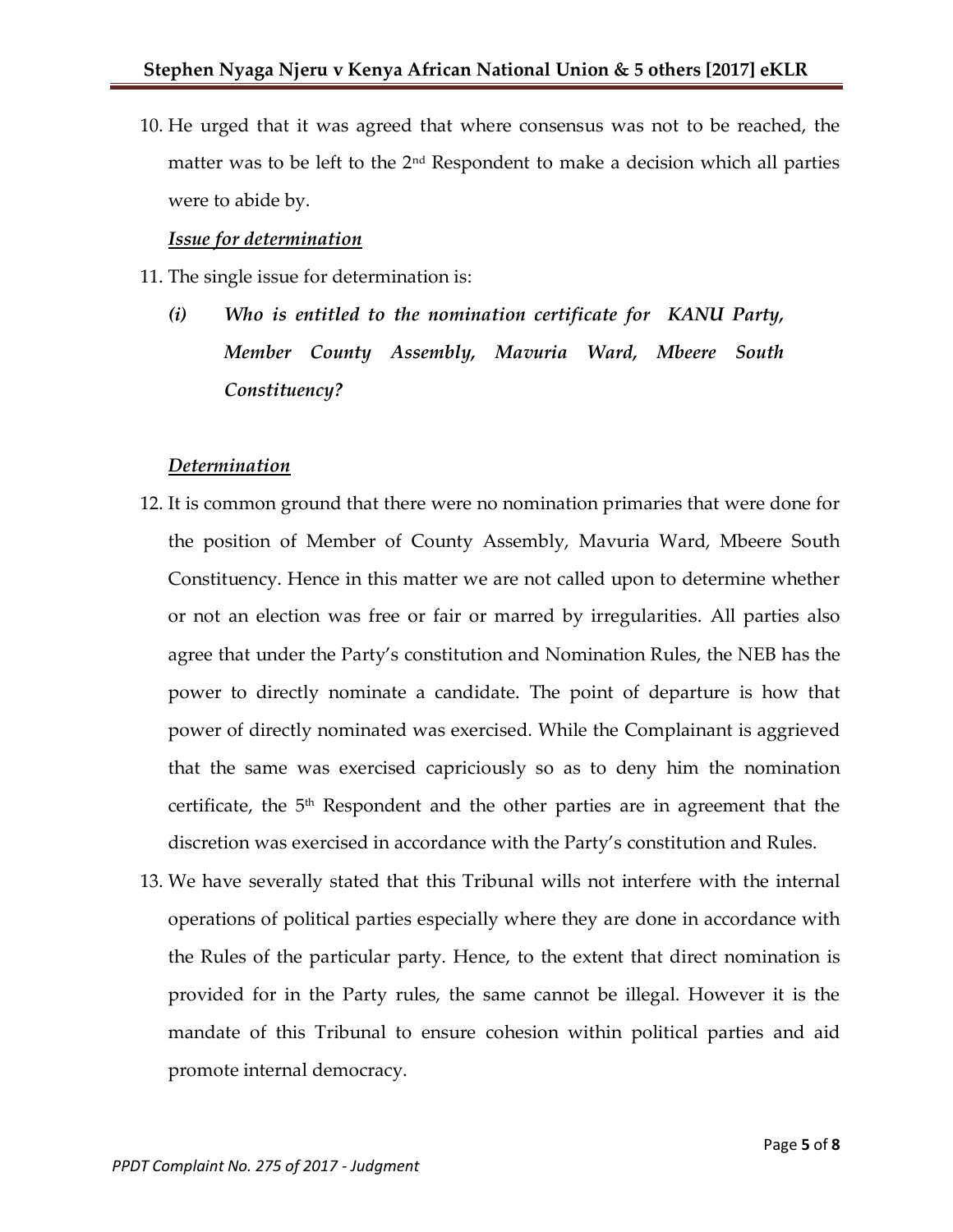- 14. The Complainant has narrated how he was apparently granted a nomination certificate. On the other hand, the  $5<sup>th</sup>$  Respondent also laid claim to being the duly direct nominee of the Party and his plea was supported by all the other Respondents.
- 15. All parties agree that at one point there was a consensus meeting to which they attended. What they do not agree with is the outcome of the meeting. The Complainant says the outcome was that he was granted certificate. The  $5^{\text{th}}$ Respondent says that the outcome was that in case of failure to reach agreement, NEB was to decide, which decision was to be binding. No party has produced any minutes of any of these meetings hence; the Tribunal is unable to clearly discern what happened. Hence we are left with two parties who prima facie appear to be presenting a legitimate case.
- 16. Where this Tribunal is faced with a challenge of a nomination exercise conducted through universal suffrage, there is usually the election results on record and a process of tallying upto the issuance of a provisional nomination certificate by the Returning Officer. However where a candidate is determined through direct nomination, this Tribunal has to strike a balance between deference to the Parties' organ powers on one hand and the interests of members of these parties on the other hand. We find that for direct nomination, where the same is provided for by the constitution and rules and all members (candidates) have notice of the same, this Tribunal cannot dictate to a party who its direct nominee should be. There is no general procedure for a direct nomination. The Party's constitution does not provide for the considerations to be followed. Hence, it is a discretionary power.
- 17. The exercise of a discretionary power cannot be impugned on the ground that a wrong outcome was reached, but on the ground that it was exercised whimsically and there was no due process. Evaluating the matter before us, to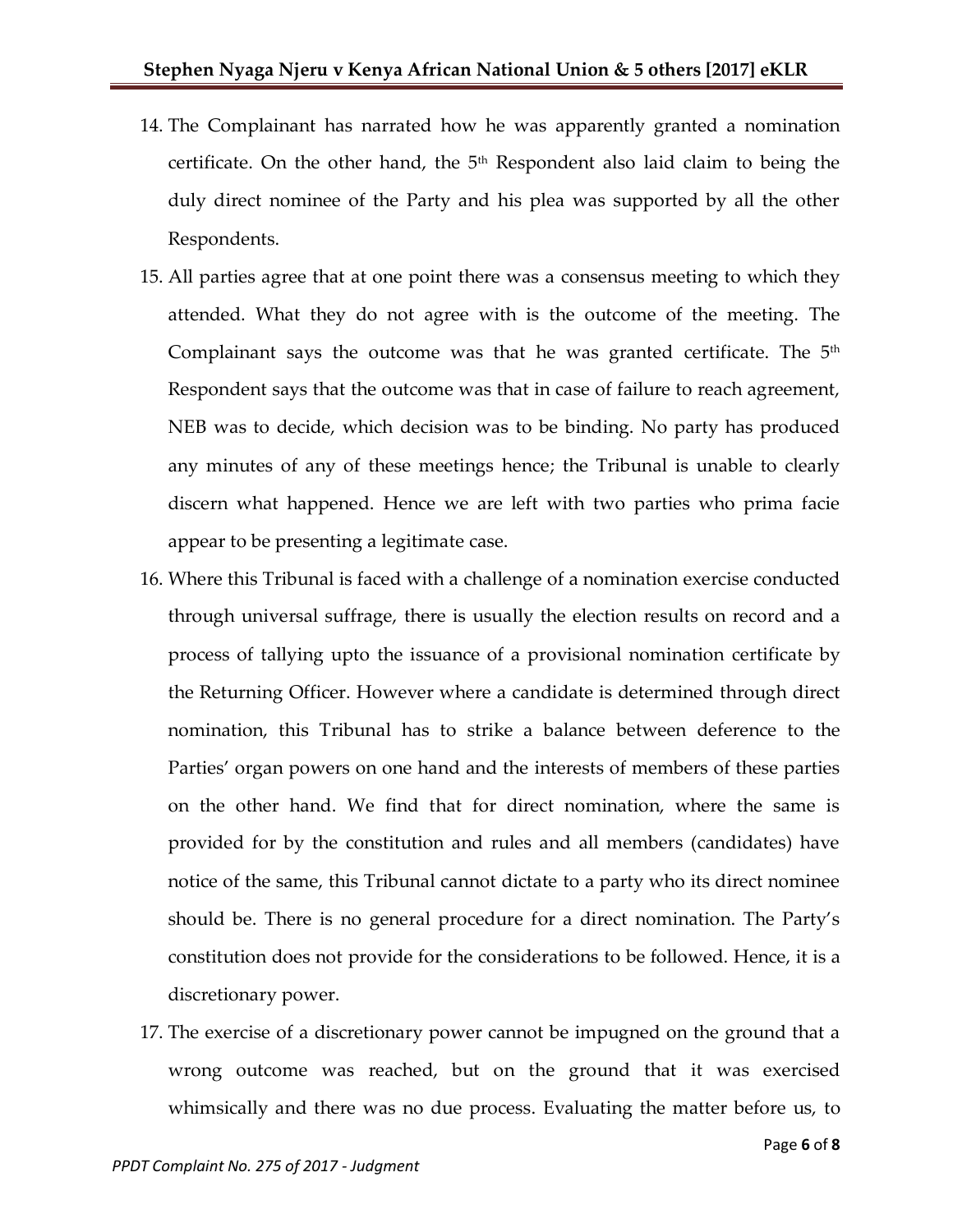the extent that two candidates could be nominated by the same NEB, there was some breakdown in due process. As the identification of the candidate was set as a consensus process, it is only in the interests of justice that the outcome is set aside and a fresh process be ordered.

18. Consequently, we make the following orders:

- *(i) The Statement of Claim dated 17th May, 2017 is allowed in the following specific terms:*
	- *(a) The Nomination Certificate issued to the 5th Respondent, Nicholas Waithanje Mbogo, is hereby revoked.*
	- *(b) The Nomination Certificate issued to the Complainant, Stephen Nyaga Njeru, is also hereby revoked.*
	- *(c) The 1st Respondent's National Elections Board is hereby directed to commence a fresh process for determining the Party's candidate Member of County Assembly for Mavuria Ward, Mbeere South Constituency, Embu County in accordance with its Constitution and Elections and Nominations Rules with the next 24 hours of this Judgement*
- *(ii) In the interests of party unity, each party shall bear its own costs.*
- 19. Orders accordingly.

#### **DATED and DELIVERED AT NAIROBI this 25TH DAY OF MAY 2017**

**Kyalo Mbobu …………………………….**

**Chairman**

**James Atema …………………………….**